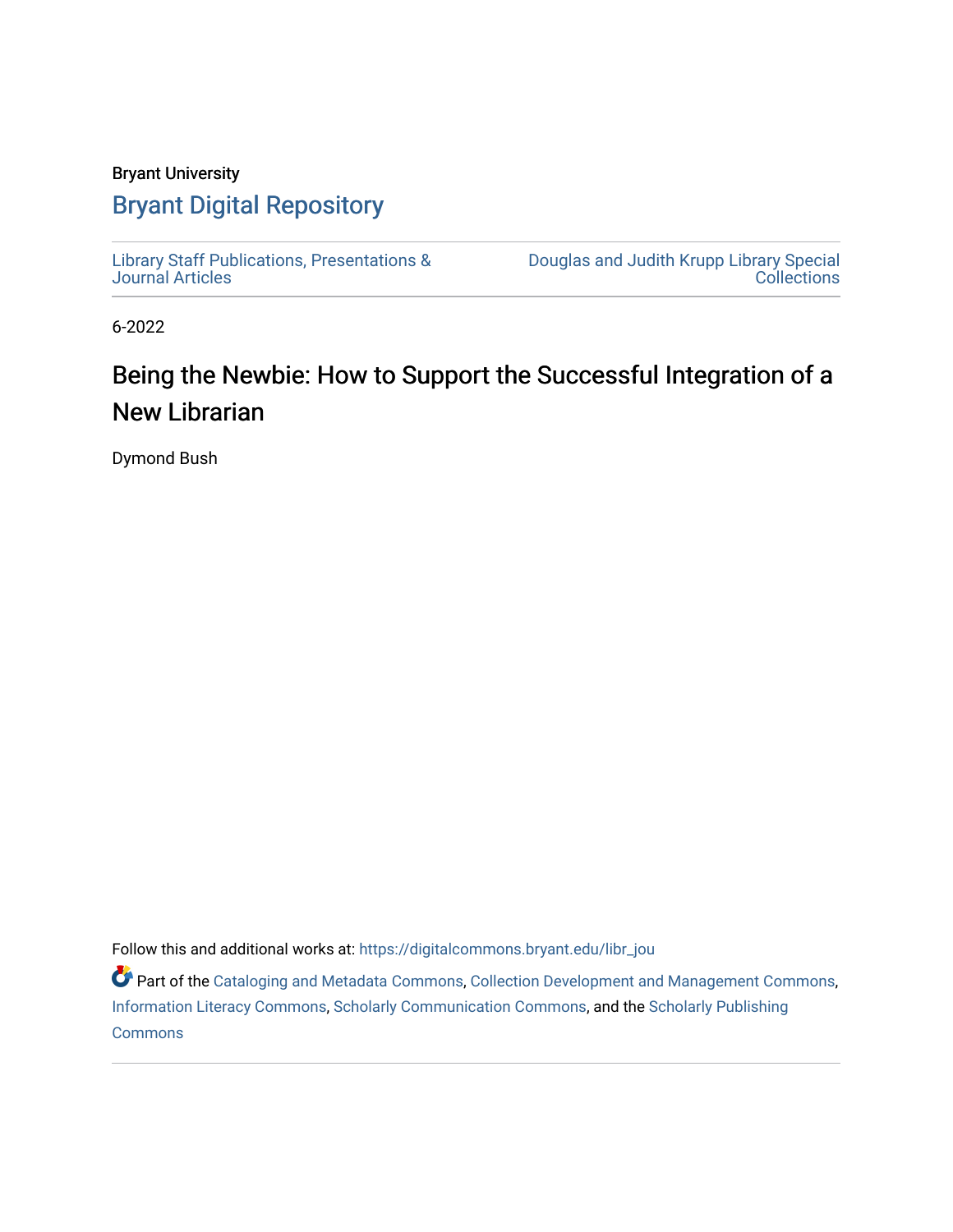## BEING THE NEWBIE: HOW TO SUPPORT THE SUCCESSFUL INTEGRATION OF A NEW LIBRARIAN

DYMOND BUSH, MLIS

ACRL-NEC/NELIG LIGHTNING TALK

JUNE 2022

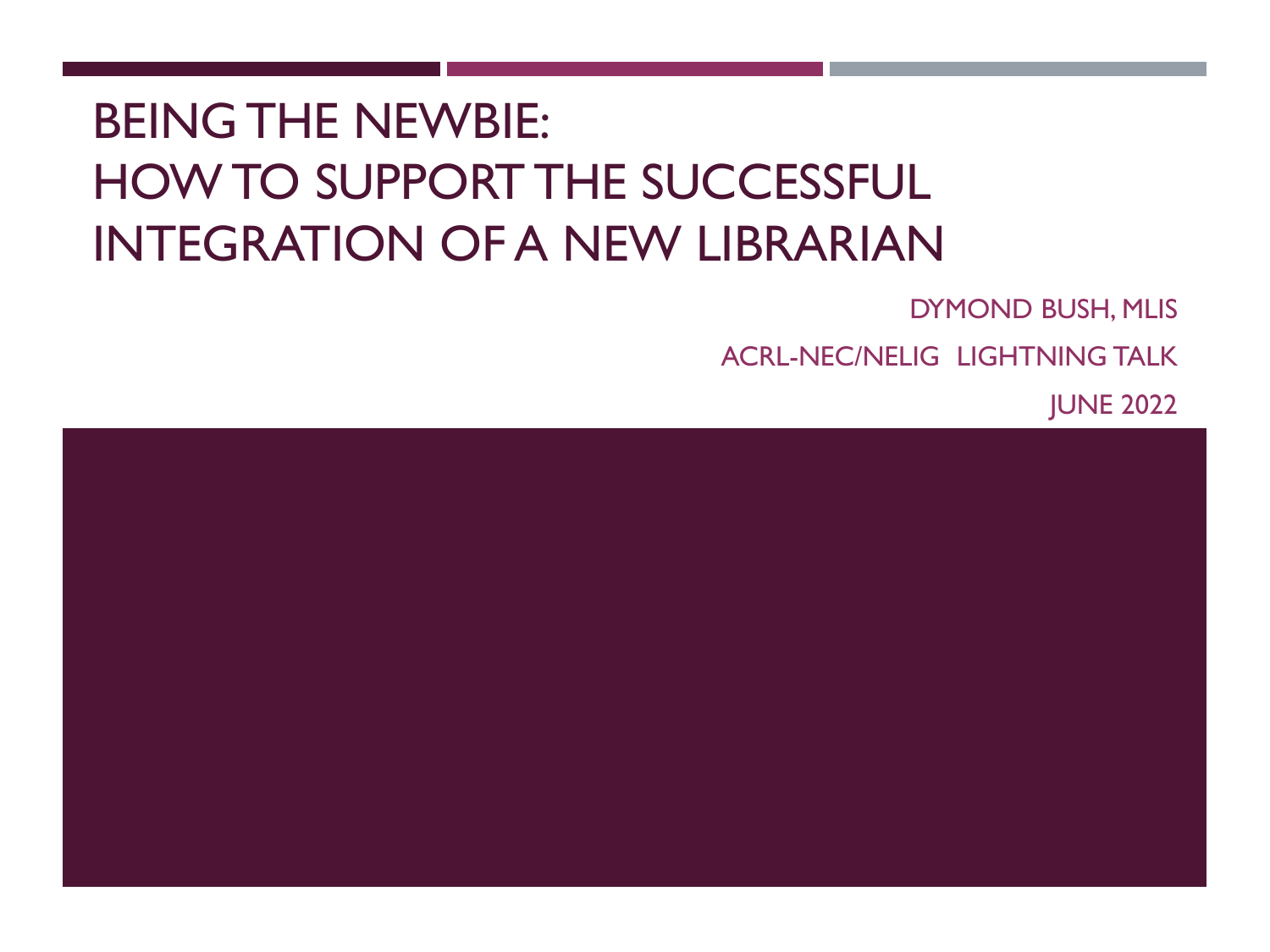## BACKGROUND

- **B.S. Sports Management, Hampton University**
- **M.S. Kinesiology, Sport Management and Policy Specialization**
- **MLIS Simmons University**
- **Theory Mullet** Youth development nonprofits-college access advisor



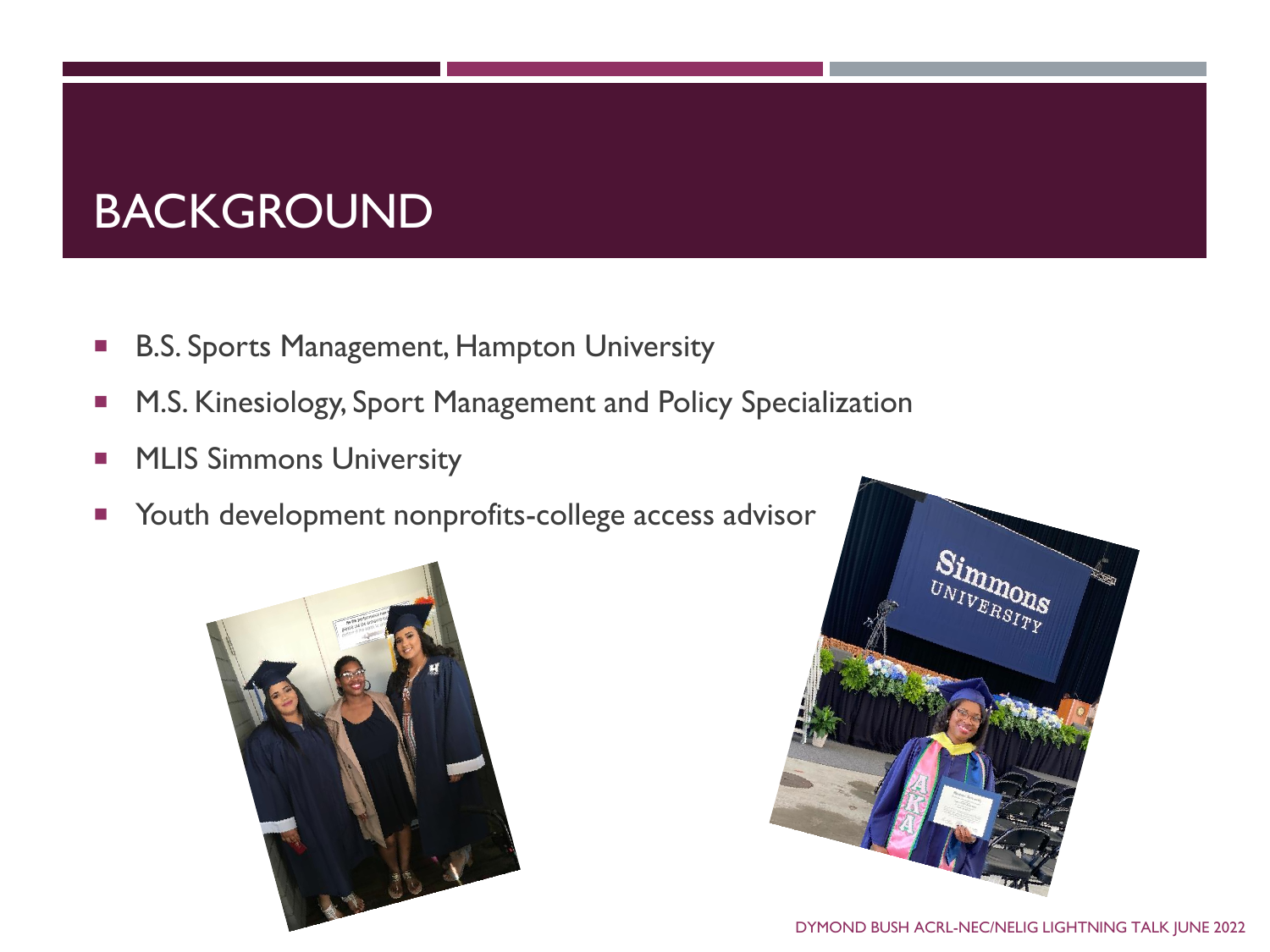## **TRANSITION**

- **Informational Interviews**
- **Listservs**
- **Social Media**
- **Networking**



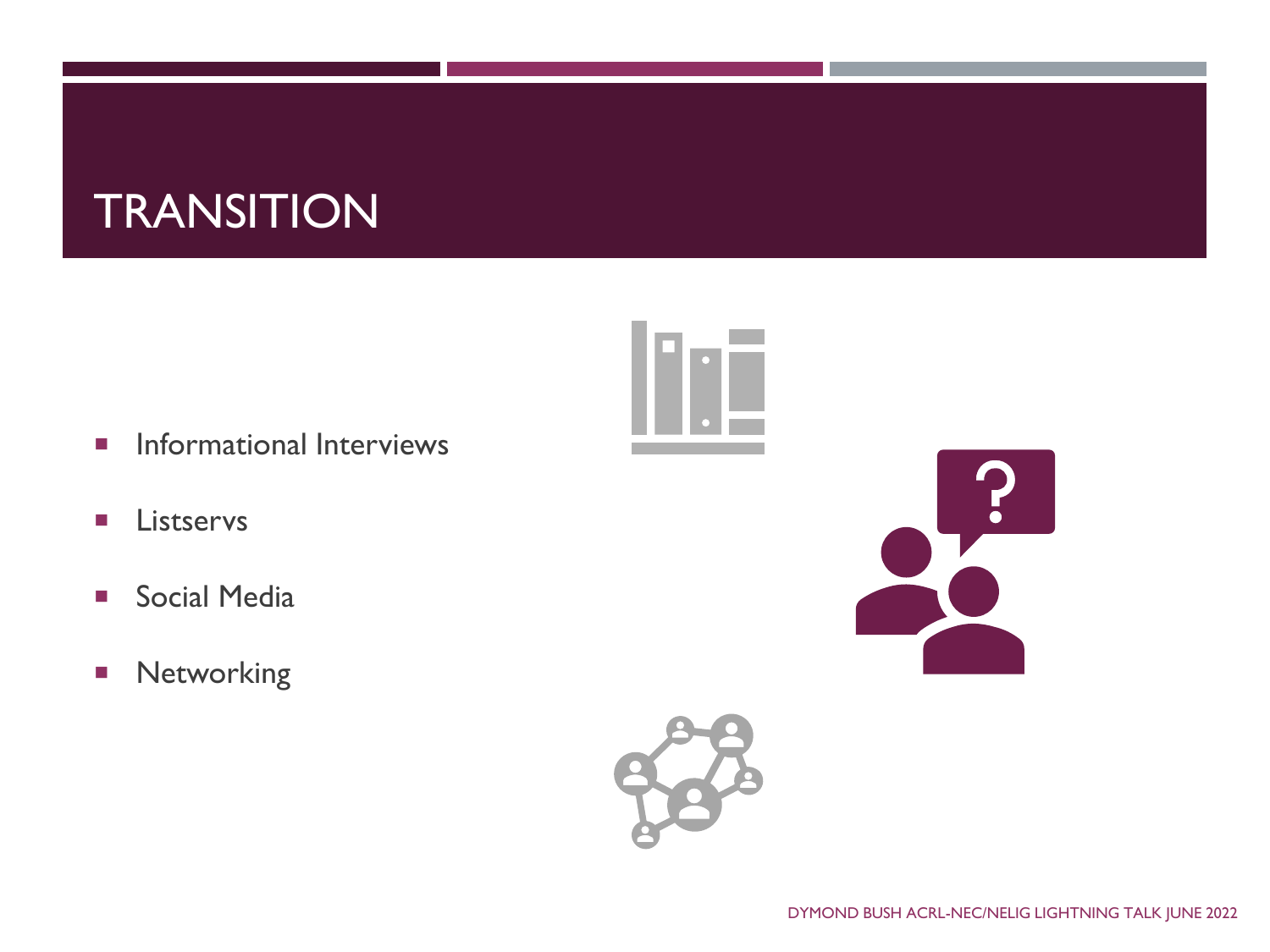## RECRUITMENT

- **ARL Kaleidoscope Program**
- **Personal Website**
- **Professional Organizations**
- **Job Boards**



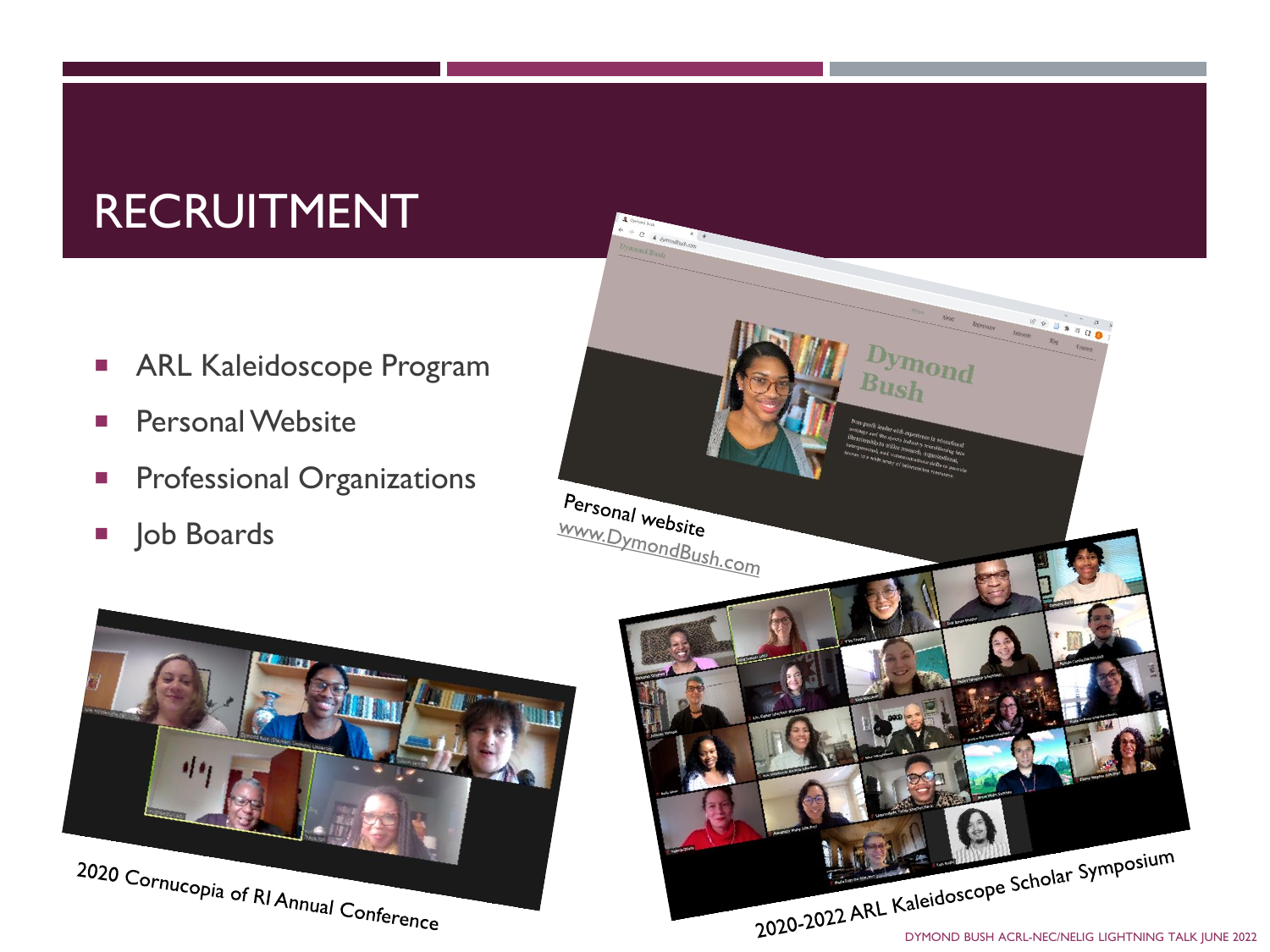## ONBOARDING/INTEGRATION

- **Job Shadowing**
- **Regular Mentorship**
- **Imposter Syndrome**

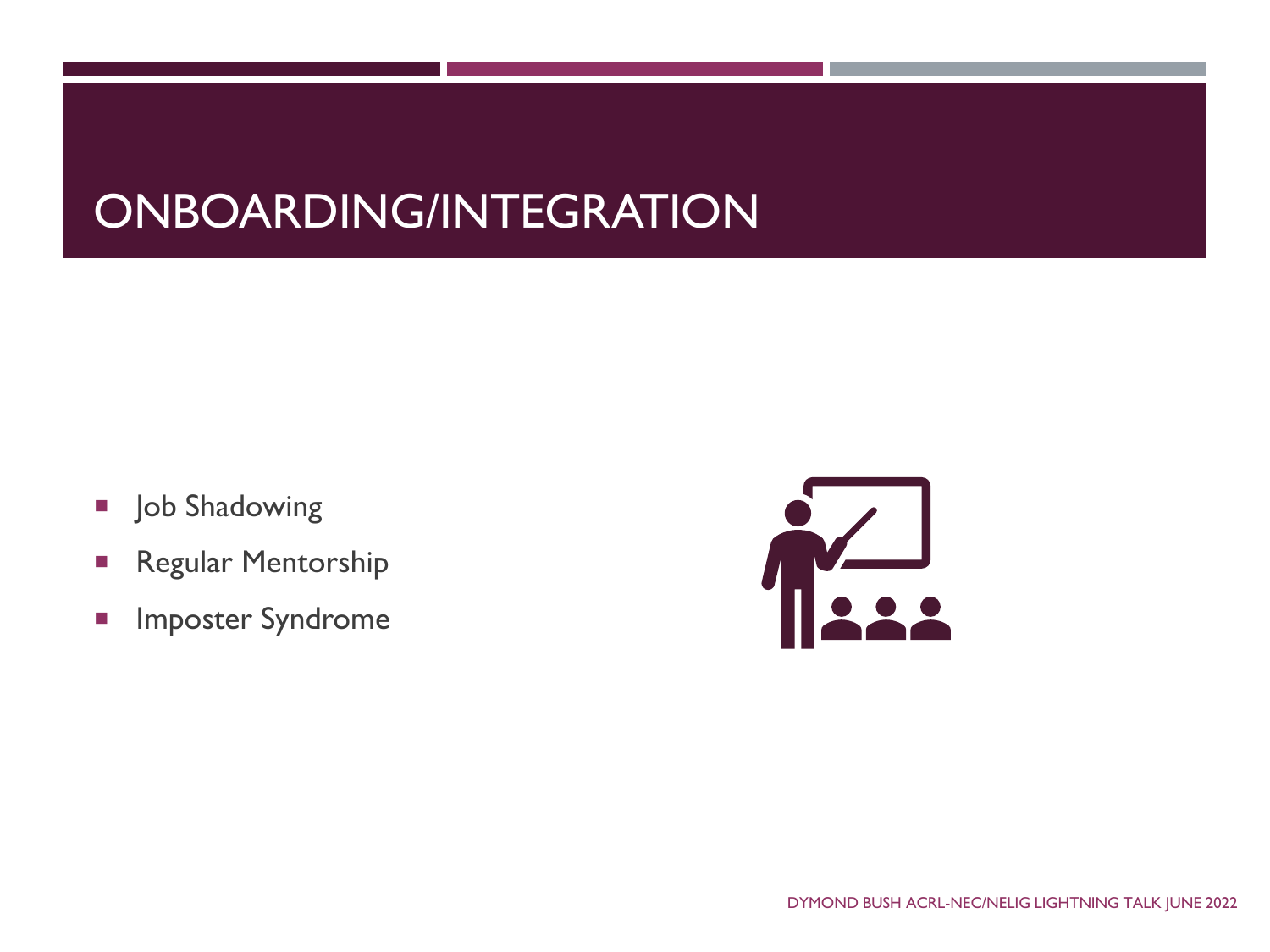## ADVICE

- **Recruit through diverse outlets**
- **Provide job shadowing opportunities**
- Have mentorship programs within your staff
- **Share all resources**
- **Be open to difficult conversations**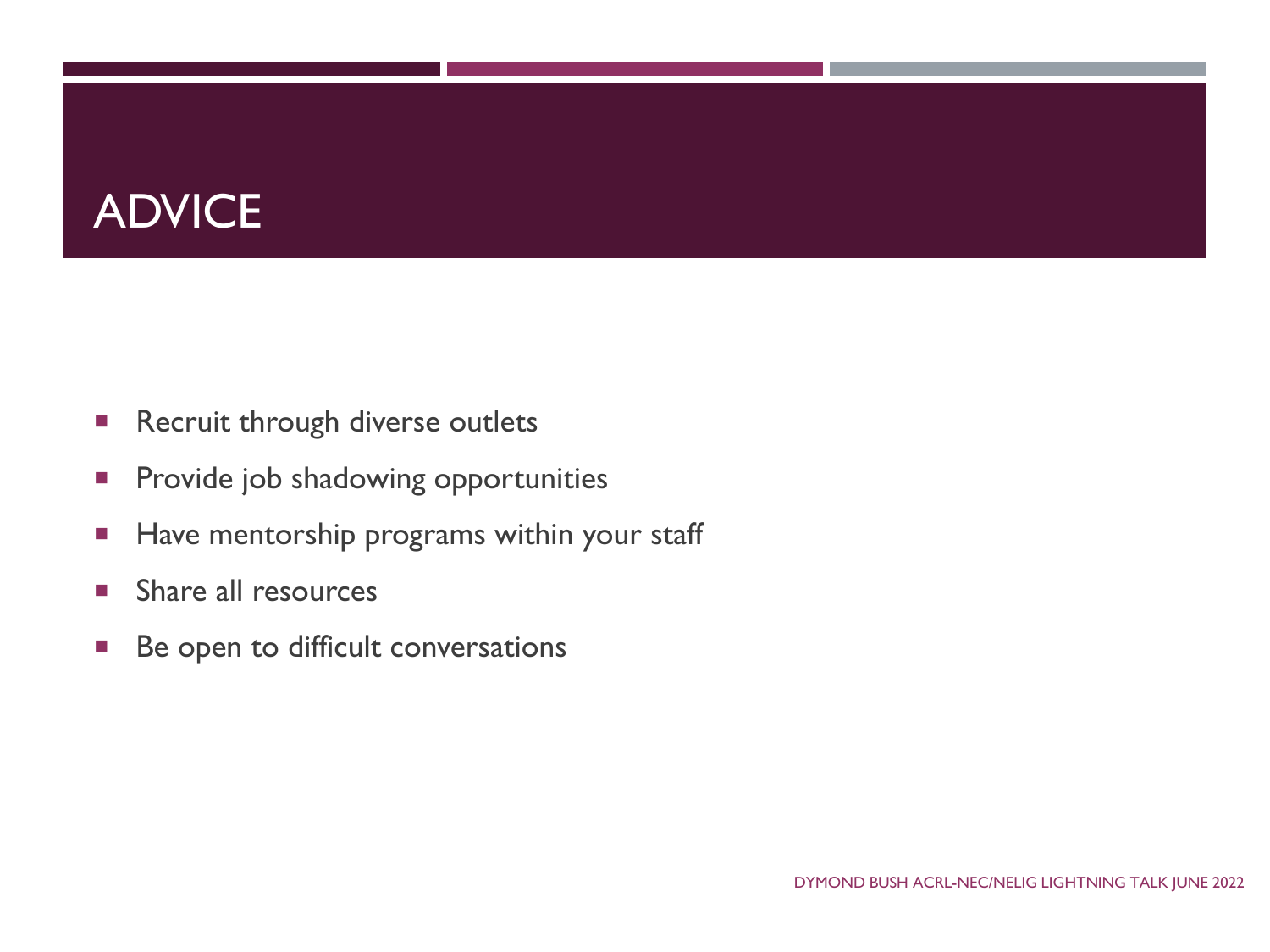### RESOURCE LIST



Dymond Bush, MLIS Research and Instruction Librarian Bryant University DBush@Bryant.edu

https://www.dymondbush.com/post/res [ource-list-being-the-newbie-acrl-nec](https://www.dymondbush.com/post/resource-list-being-the-newbie-acrl-nec-nelig-conference-lightning-talk)nelig-conference-lightning-talk